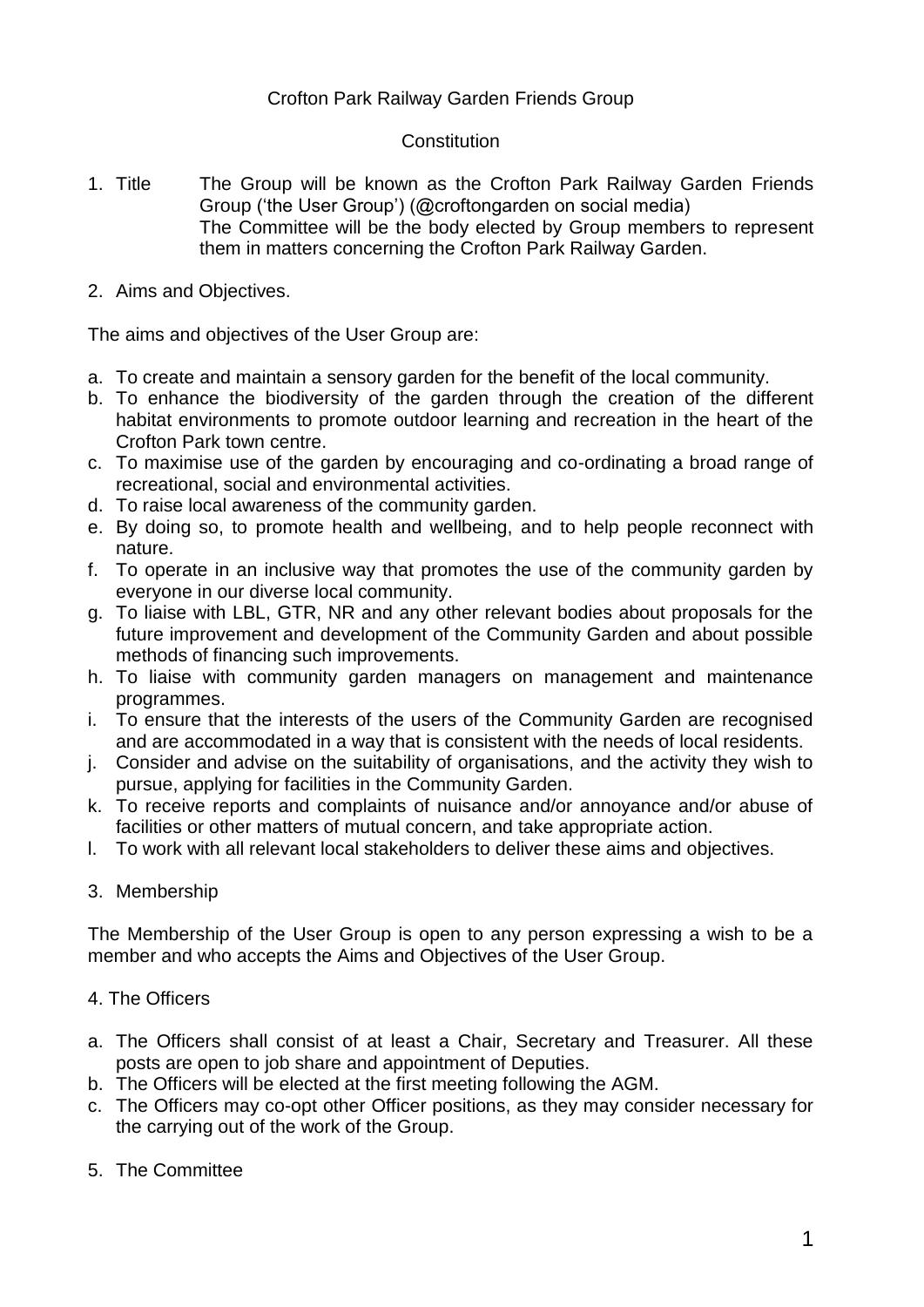Shall consist, where possible, of:

- a. Up to 12 individuals elected at the Annual General Meeting, who agree to accept the Aims & Objectives of the Group. From this group the Officers will be elected.
- b. The work of the Committee will not be invalid by the failure to fill one or more of the positions on the Committee, provided the rules of quorum are met. The Committee may from time to time co-opt members on to the Committee.

## 6. Powers

- a. The Officers of the User Group will have the power to open a bank account and operate it in the name of the User Group. They will be responsible for ensure the safe management of the account and ensure at all times there are at least three cheque signatories to the account, with at least two signing each cheque.
- b. The Officers, through the Treasurer, shall ensure an income and expenditure report is presented to the Committee on request, and at least once a year at the AGM.
- c. The User Group, through the Committee, will have the authority to make applications for funds/grants to assist in the promotion, development and improvement of the Community Garden and work in partnership with LBL and any other relevant bodies in achieving the aims of the applications.
- d. The Committee may set up Sub-Committees as may be necessary to assist in the furtherance of the aims and objectives. Each Sub-Committee should report to each full Committee meeting and any decisions must be ratified by the full Committee before any action taken, unless prior authority has been given.
- e. The Group will operate on a not for profit basis.
- 7. Meetings
- a. Annual General meetings
	- i. There shall be an Annual General Meeting each year to accept nominations for Membership to the Committee and to elect people to sit on the Committee. At least 21 days' Notice must be given of the AGM.
	- ii. A nominated person shall present a report on the activities of the User Group over the previous year.
	- iii. The Treasurer will present a report on the finances of the User Group.
- b. Ordinary meetings shall take place at least 4 times a year. These meetings will be open to members of the public to attend.
- c. The Committee will meet as often as they deem necessary.
- d. The Secretary shall ensure that appropriate notice of meetings and agendas are distributed.
- e. The Secretary will ensure Minutes are taken and kept for the Committee Meetings, The Ordinary Meetings and the Annual General Meeting.
- f. A nominated person in each Sub-Committee will take and keep Minutes and report to the full Committee as required.
- 8. Procedures at Meetings
- a. The Chair will chair meetings of the Committee, Ordinary Meetings and the Annual General Meeting.
- b. Voting